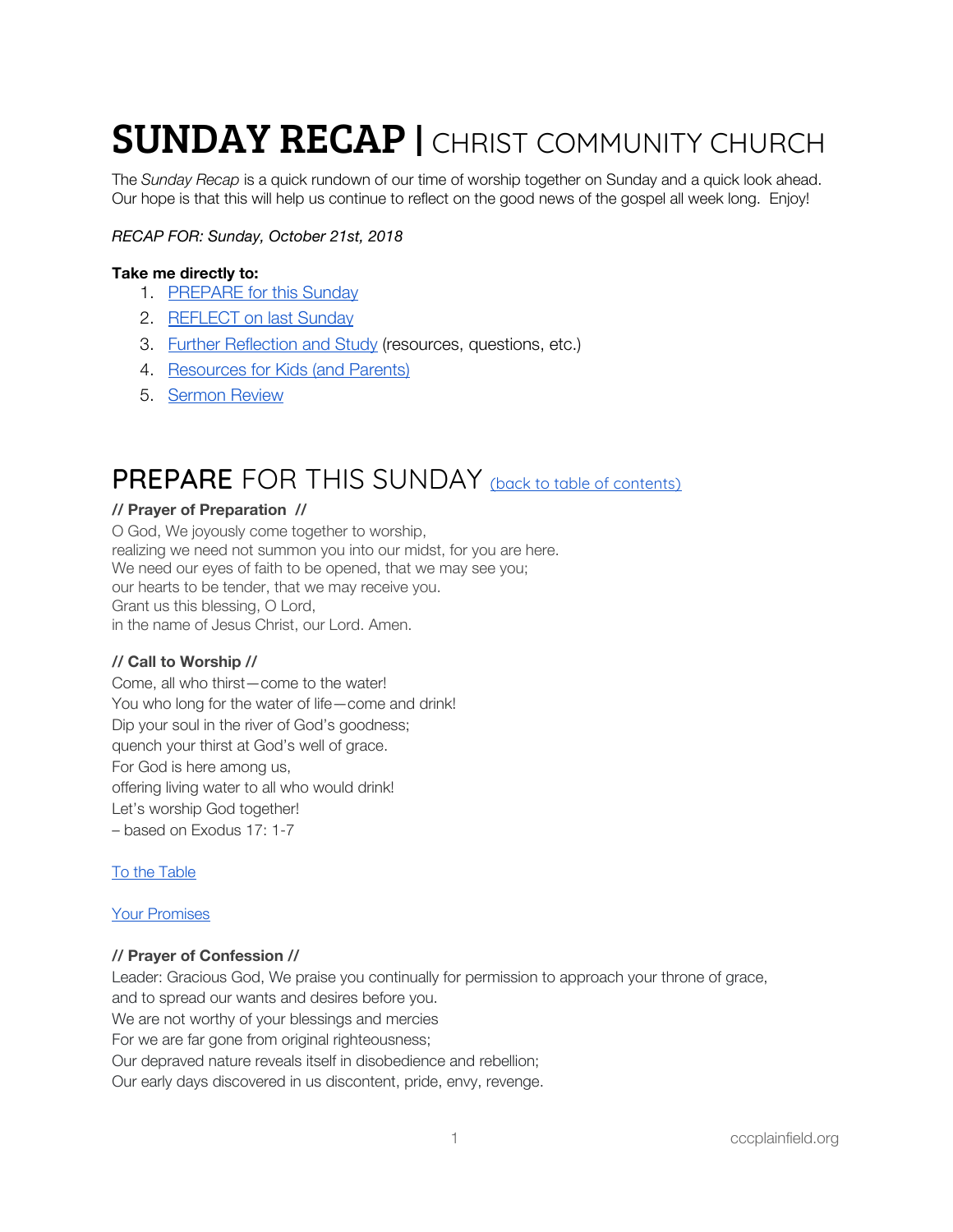Congregation: Remember not the sins of my youth, nor the multiplied transgressions of later years, my failure to improve time and talents, my abuse of mercies and means, my wasted sabbaths, my perverted seasons of grace, my long neglect of your great salvation, my disregard of the Friend of sinners.

Leader: While we confess our guilt, help us to feel it deeply, yet to remember there is hope in thee, and to see the Lamb that takes away sin.

Congregation Through him may we return to thee, listen to thee, trust in thee, delight in thy law, obey thee, be upheld by thee.

Leader: Preserve our understanding from error, our affections from love of idols, our lips from speaking gossip, our conduct from stain of vice, our character from appearance of evil, that we may be blameless, useful, light-giving, zealous for your glory and the good of our neighbor. Amen.

#### **// Assurance of Pardon //**

But God, being rich in mercy, because of the great love with which he loved us, even when we were dead in our trespasses, made us alive together with Christ—by grace you have been saved— -Ephesians 2:4–5

Leader: What hope do you have that God has forgiven all your sin and now only has love for you? Congregation: Our only hope is the death of Christ for our sins.

Leader: And now, for those with faith in Christ, which of your evil sins keep him from loving you? Congregation: None. For we are his and He is ours! Hallelujah, we have been saved!

#### **How [Great](https://open.spotify.com/track/1SnZi2eVU2kcXRNJT6ek4J?si=_1_QN8CWRUSpSZLpbQ1o9A) Thou Art**

#### **// Passing of the Peace //**

The good news of the gospel is that we have been reconciled! Reconciled to God and to one another. Take a moment to celebrate our reconciled status by welcoming your brothers and sisters here this morning.

*Pastoral Prayer and Offering*

*Sermon- One in Christ, Ephesians 2:11-22*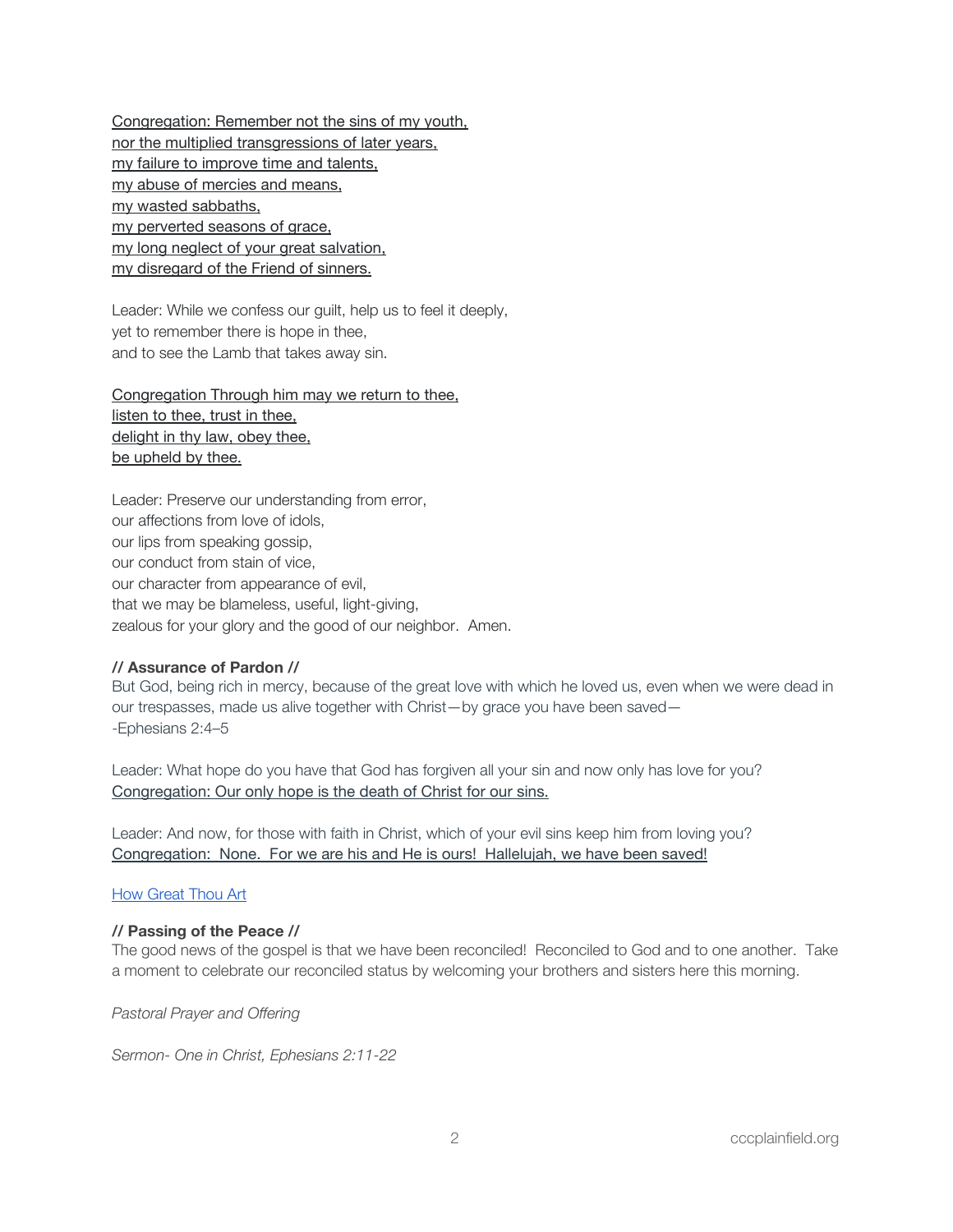#### **// Benediction //**

Leader: The joy of being the people of God be upon you and fuel you to love and serve others this week. Go from here as his people, full of love and grace. Peace be with you! Congregation: And Also with you!

### <span id="page-2-0"></span>REFLECT ON LAST SUNDAY (back to table of [contents\)](#page-0-1)

#### **// Prayer of Preparation //**

Loving Father, oh how we need to hear your word today. I need to hear from you. We need the good news once again that we're yours, you love us, and you have provided everything we need in Christ. Prepare our hearts to receive what you have for us today. Nourish our faith and deepen our love for one another. In Christ name we pray, Amen.

#### **// Call to Worship //**

Psalm 136:1–9 Leader: Give thanks to the LORD, for he is good, Congregation: for his steadfast love endures forever. Leader: Give thanks to the God of gods, Congregation: for his steadfast love endures forever. Leader: Give thanks to the Lord of lords, Congregation: for his steadfast love endures forever. Leader: to him who alone does great wonders, Congregation: for his steadfast love endures forever. Leader: to him who by understanding made the heavens, Congregation: for his steadfast love endures forever. Leader: to him who spread out the earth above the waters, Congregation: for his steadfast love endures forever. Leader: to him who made the great lights, Congregation: for his steadfast love endures forever. Leader: the sun to rule over the day, Congregation: for his steadfast love endures forever. Leader: the moon and stars to rule over the night, Congregation: for his steadfast love endures forever.

#### [Come](https://open.spotify.com/track/3TjbpRjtWYHFwigdLMr8Zl?si=LjIoXXRrRzSzQMpmg79i7w) Thou Fount

#### [Awake](https://open.spotify.com/track/4HVETDBDRT2wTfQzs5NYXv?si=Yk0fJYecTRuY1H_WaBSMRg) My Soul

#### **// Prayer of Confession //**

Father, the more we delve into the depths of our sin, the uglier and more heinous it becomes. If we promise to do better, we lie. If we try to clean ourselves up, we are frauds. If we give because we feel guilty, we are schemers. If we serve to feel good about ourselves, we are self-righteous. If we pray only to get what we want, we are self-serving. If we read your Word so you will be pleased with us, we are manipulators. The selfish motivations of even our best actions condemn us. Please forgive us and help us to look only to the life-saving, life-giving, life-changing power of Your Son Jesus Christ, in whose name we pray. Amen.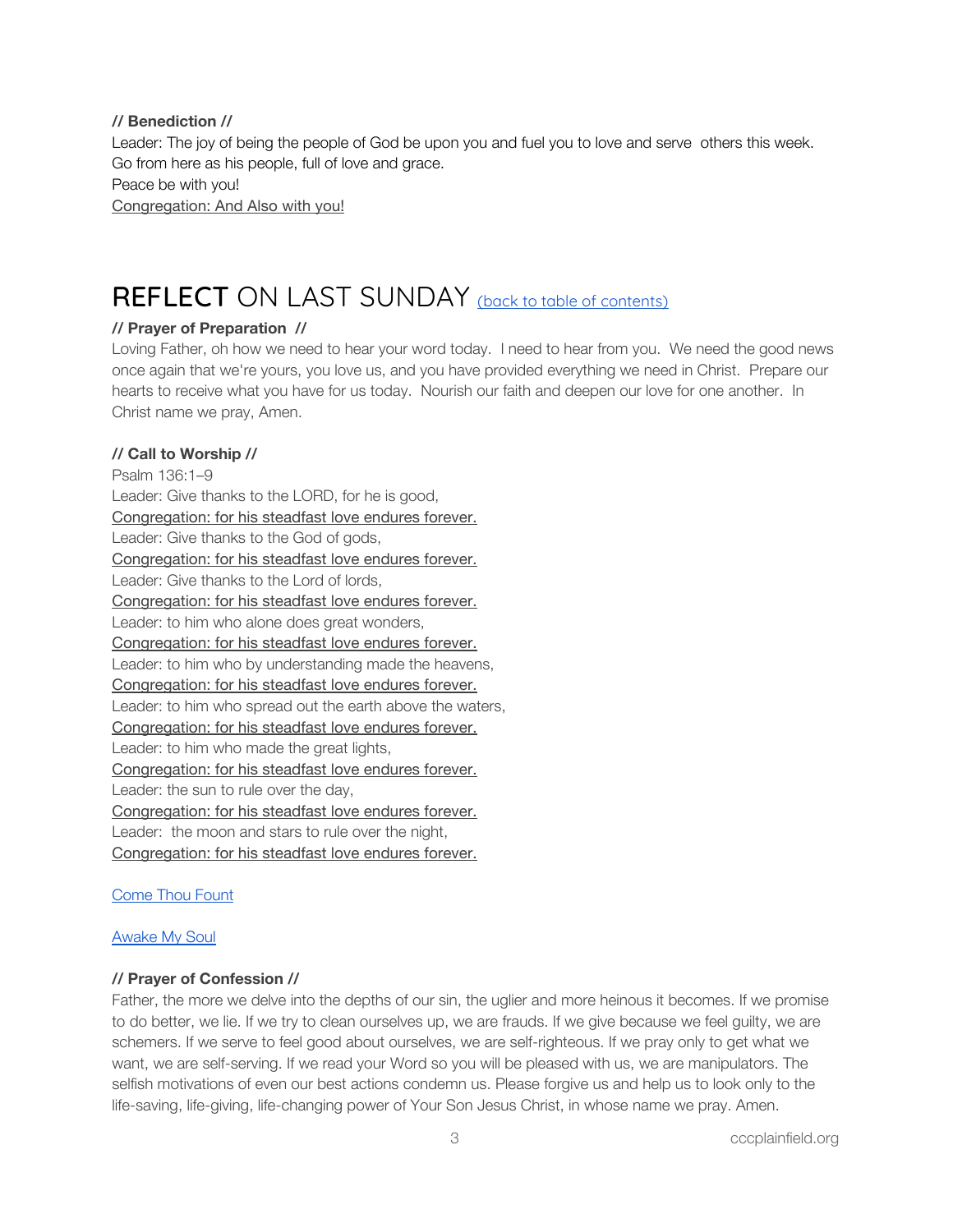#### **// Assurance of Pardon //**

For by grace you have been saved through faith. And this is not your own doing; it is the gift of God Ephesians 2:8

You Are Righteous, You Are Mighty (written Matt Beckler, unrecorded)

#### **// Passing of the Peace //**

But now in Christ Jesus you who once were far off have been brought near by the blood of Christ. For he himself is our peace, who has made us both one and has broken down in his flesh the dividing wall of hostility

- Ephesians 2:13–14

*Pastoral Prayer and Offering* We Will Feast in the [House](https://open.spotify.com/track/5NmoTlfakwip7oDOn4AvQZ?si=iR-zGrKuQ0yPGn3oe6cNFw) of Zion

*Sermon- "But God…" Ephesians 2:1-10*

[Grace](https://open.spotify.com/track/3xaAcgqZCnMYAvSFaWh6by?si=mmODrxtsQJW3Tt_21QuBTw) Alone

#### **// Benediction //**

The grace of the Lord Jesus Christ, the love of God, and the communion of the Holy Spirit be with all of you. —2 Corinthians 13:13

Leader: Go in the love of the Father, Son, and Holy Spirit. Peace be with you!

Congregation: And Also with you!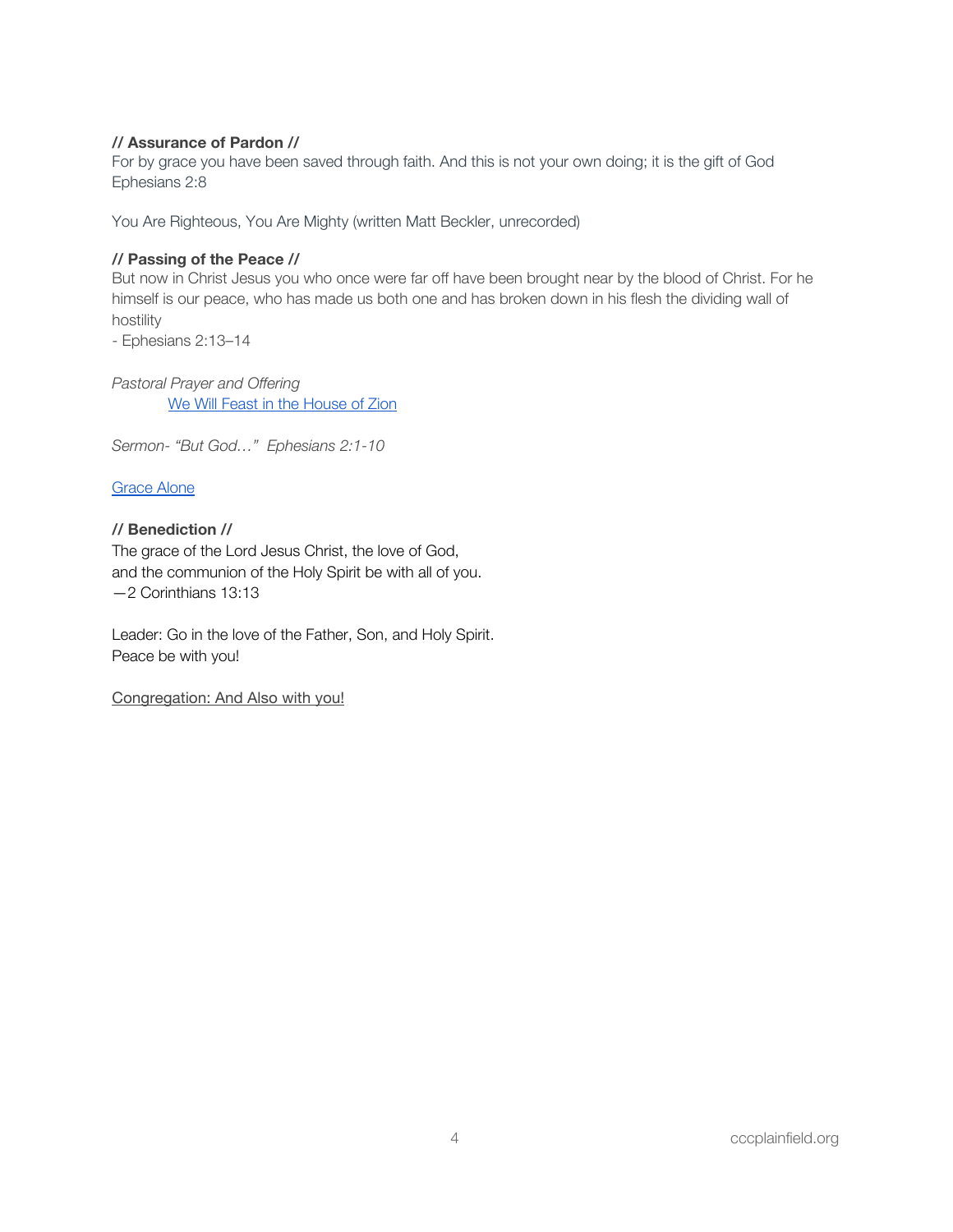## <span id="page-4-0"></span>FURTHER REFLECTION & STUDY (back to table of [contents\)](#page-0-1)

#### **Scripture to Meditate On:**

*Ephesians 2:4–5* But God, being rich in mercy, because of the great love with which he loved us, even when we were dead in *our trespasses, made us alive together with Christ—by grace you have been saved—*

#### **Heidelberg Catechism Q & A #45**

Q. How does Christ's resurrection benefit us?

A. First, by his resurrection he has overcome death, so that he might make us share in the righteousness he obtained for us by his death. *(Rom. 4:25; 1 Cor. 15:16-20; 1 Pet. 1:3-5)*

Second, by his power we too are already raised to a new life. *(Rom. 6:5-[11;](http://bible.oremus.org/?passage=Rom.%206:5-11&version=nrsv) Eph. 2:4-6; Col. 3:1-4)* Third, Christ's resurrection is a sure pledge to us of our blessed resurrection. *(Rom. 8:11; 1 Cor. 15:12-23; Phil. 3:20-21*)

#### **This Weeks Theological Word and Definition:**

Imputation- Simply, to credit or reckon. Through Adam, the guilt of sin is imputed to all men; through Christ, righteousness is imputed to believers (Rom 5:12-21). On the cross, Christ exchanged his righteousness for man's sinfulness (2 Cor 5:21) by means of imputation. The sins of believers were imputed (credited) to Christ on the cross, and the righteousness that belonged to Jesus Christ was imputed (credited) to believers. Thus, believers possess an "alien" righteousness and can stand before a righteous God.

#### **Reflection Questions:**

○ In our prayer of confession we stated, "The selfish motivations of even our best actions condemn us." When you consider your best actions, is there a side to them that is motivated by selfishness (ie- giving to get)? What does that look like for you?

*Follow up:* If there is always a sinful part within the good we do, should we stop doing good until our motivation is pure? Why or why not?

- Verse 4 changes direction from our sinfulness to God's love, when did that change in direction happen in your life? When did you come to faith in the life, death, and resurrection of Jesus for you? Take a moment to see God guiding you through that process. He was leading you to faith because he loves you- you specifically. Reflect on that and thank God for his extravagant grace.
- What is the difference in the "good works" described in v.10 and the "works" in v.9? Why is that distinction so important?
- o What's so great about grace?

#### **Suggested Resources from last week**

Articles: Sins of [Omission](https://www.ligonier.org/learn/devotionals/sins-omission/) by Ligonier Ministries Many Good [Things](http://mbird.com/2018/10/many-good-things-start-with-a-grave/) Start with a Grave by Charlotte Goetz **I Believe in the [Resurrection](https://corechristianity.com/resource-library/articles/i-believe-in-the-resurrection-of-the-body-and-life-everlasting) of the Body and the Life Everlasting by Michael Horton** 

How to [Become](http://www.chadbird.com/blog/2018/8/19/how-to-become-a-very-bad-person) a Very Bad Person by Chad Bird

Podcast: ["Christ](http://tun.in/tieZkY) Alone" White Horse Inn

#### **Ephesians Series Resources**

[Ephesians](https://www.crossway.org/bibles/esv-scripture-journal-ephesians-tpb/) Scripture Journal (available on Sundays for \$2) *[Alive](https://www.crossway.org/books/alive-in-him-tpb/) in Him* by Gloria Furman (available on Sundays for \$5) and accompanying Study [Guide](https://static.crossway.org/excerpt/alive-in-him-study-guide.pdf) and

Ephesians Resources from Bible Project: <https://thebibleproject.com/explore/ephesians/>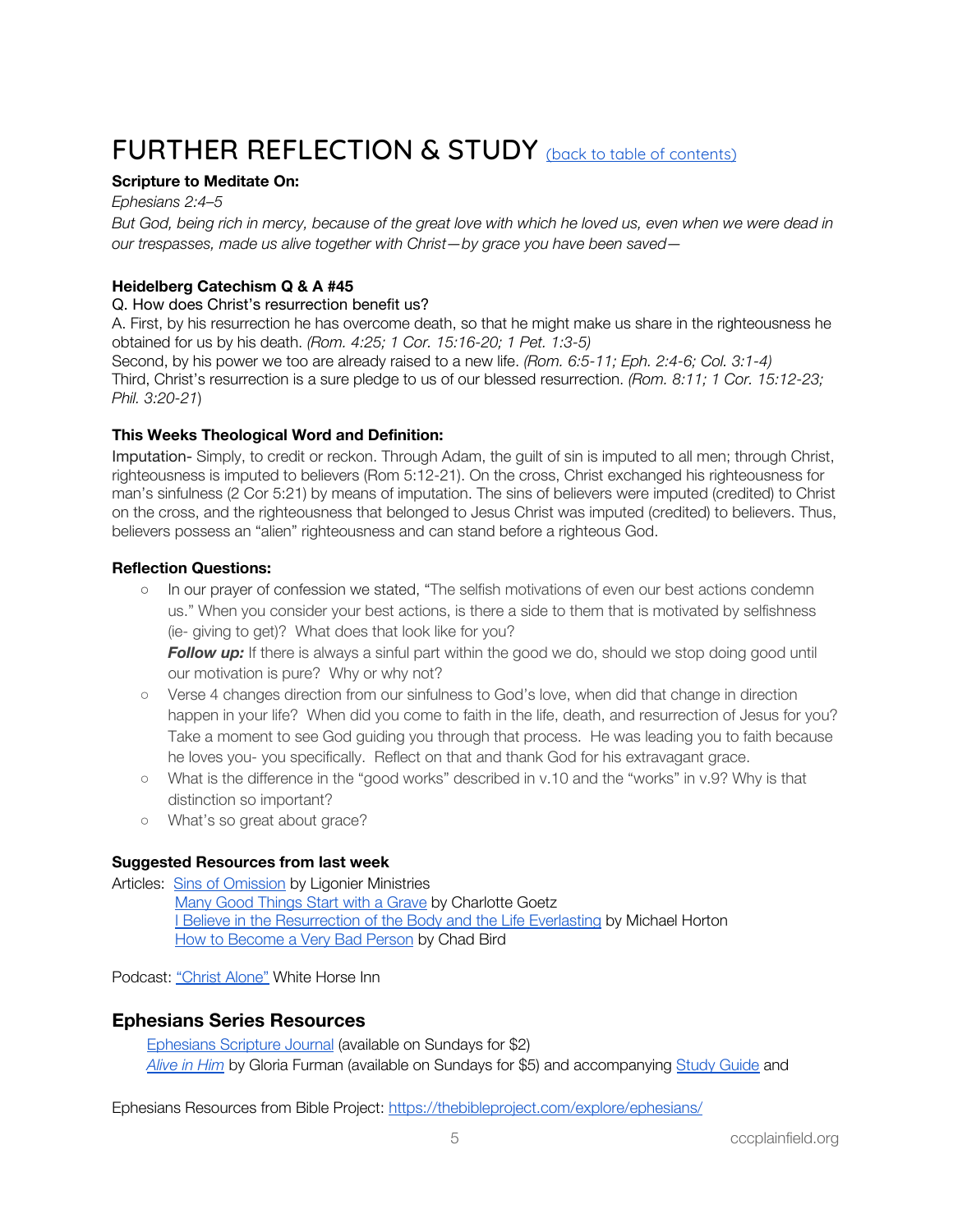### <span id="page-5-0"></span>RESOURCES FOR KIDS **(and Parents)** (back to table of [contents\)](#page-0-1)

*2-minute Video* (because we know that's all the time you have) ;) Gospel Principles for [Parenting:](https://www.paultripp.com/video#!/swx/pp/media_archives/170524/episode/64995) GRACE with Paul Tripp

Get the New City Catechism App: <http://newcitycatechism.com/mobile-apps/>

#### New City Catechism Question #29

#### *Q: How can we be saved?*

A: Only by faith in Jesus Christ and in his substitutionary atoning death on the cross; so even though we are guilty of having disobeyed God and are still inclined to all evil, nevertheless, God, without any merit of our own but only by pure grace, imputes to us the perfect righteousness of Christ when we repent and believe in him.

#### *FAMILY BIBLE TIME GUIDE*

#### Read aloud:

Ephesians 2:8–10 For by grace you have been saved through faith. And this is not your own doing; it is the gift of God, not a result of works, so that no one may boast. For we are his workmanship, created in Christ Jesus for good works, which God prepared beforehand, that we should walk in them.

Questions for Children and Parents to discuss:

- What does it mean that we were saved "by grace"?
- Why do we need to be saved?
- What "good works" does God have for us to do?
- How do you know God will never stop loving you?

#### *Prayer*

Gracious God, thanks for giving us Jesus. Thank you for saving us by grace. We know we couldn't be good enough to be saved, but Jesus lived a perfect life for us and died for our sins. What an awesome Savior! We know we didn't do anything to be saved, but you saved us because you love us and you want us to know you. Help us this week to walk in the good works you planned for us. May we be a blessing to others who need to hear the good news that Jesus saves! Amen.

#### <span id="page-5-1"></span>**Sermon Review** (back to table of [contents\)](#page-0-1)

**Title:** "But God…" **Text:** Ephesians 2:1-10 **Watch:** *[sorry, the video won't be loaded until Sunday. We apologize for the inconvenience]* **Podcast:** <https://cccplainfield.org/subscribe-to-podcast>

Two things I am quite confident I know about you are these: 1) You think you are much better spiritually than you are and 2) You think God is way less loving than He is. Now don't get offended, that's true of all of us, it's part of the human condition. But Paul in Ephesians 2:1-10 wants to set us straight (as he usually does!) He wants us to understand *the expansiveness of sin* and *the relentless, resurrecting power of love*. Sermon Summary: You are more sinful than you thought, but more loved than you ever dreamed.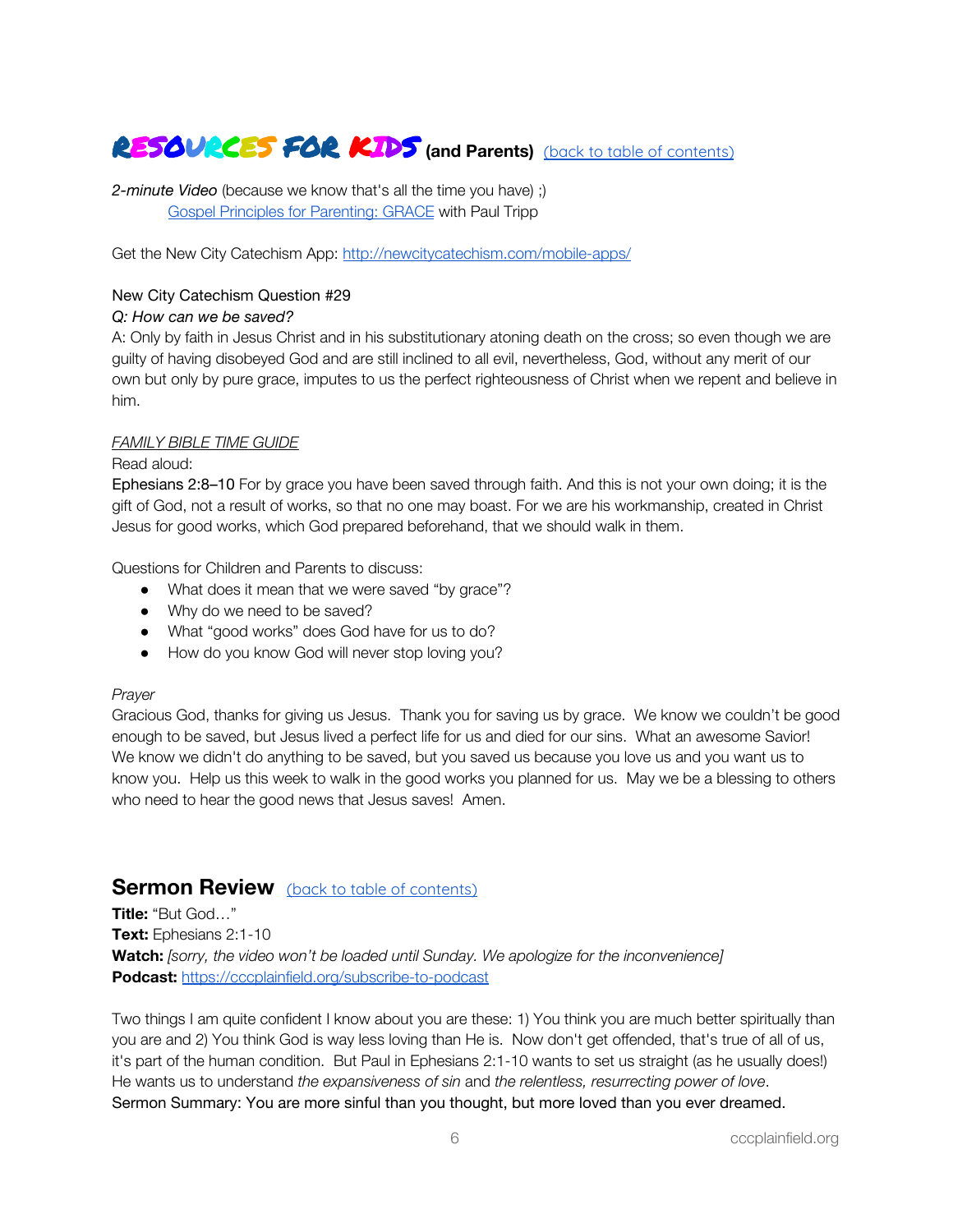Let's start with an example to prove my point about how we think of ourselves- ask a room full of people to raise their hand if they are a bad driver. Guess what you'll get? Maybe a couple people will agree they are bad drivers, everyone else thinks they are good drivers. Maybe not the best, but certainly not the worst. The problem is, if you have driven on roads with other drivers you see that many people's estimation of their driving is quite a bit off!

If we take that into the spiritual world it sounds something like this: "Well, I know I am not perfect, but I'm not *that* bad." Paul on the other hand says- "You were dead in your trespasses and sins in which you once walked…" Seems like our estimation of ourselves and Paul's is a little off! What Paul is saying is that our ability to respond to the call of God is the same as the ability of a corpse to respond to the instruction to get up and dance. It is not "unlikely" it is impossible. Our spiritual deadness is expansive and Paul wants us to know that. He says we were dead in our "tresspasses and sins" (v.1) and he uses these terms intentionally to describe our spiritual deadness. We have both done what we shouldn't ("tespasses") and not done what we ought ("sins"). In other words God has set a boundary like "Do not covet" and we cross it. Think of it like a "no trespassing" sign. He posted the sign, we crossed the barrier. But not only that, God also calls us to a righteous standard- love your neighbor as yourself- and we fail to live up to it. Our sins are both those of *comission* and *omission* as theologians categorize it.

But Paul is not done describing this spiritual deadness. He tells us it's all around us ("the course of this world", v.2), it's pressed upon us by its leader ("the prince of the power of the air", v.2), and lest we resort to blaming other sources, he also notes that it's within us ("the passions of our flesh" and "desires of the body and mind", v.3). Finally, spiritual deadness is also our predicament from conception ("by nature children of wrath" v.3). Now, hopefully you feel that there is no escape. Hopefully you feel the deadness that resides in you and all around you.

Like our driving example, we want to create categories:

A few bad people: Hitler, Stalin, and Michigan fans

Mostly pretty good people (and we always put ourselves in this category, by the way)

A few great people: Mother Teresa, MLK, Jr., Billy Graham, etc.

Paul on the other hand has only one category for all of mankind - "children of wrath."

If you want to know if you really believe what Paul is saying here, then let me ask you a question- have you ever said something like, "I can't believe a person would do something like that.." or "I can't imagine doing something like that…" What we are doing when we make those sorts of comments is living according to our categories again. We are making sure people know- "I may be a sinner, but I am certainly not as bad as THAT sinner!" But when we minimize the reality of our spiritual deadness we minimize the work of Christ for us. If we want to feel the full weight of the love of God for us, let us first feel the full weight of our deadness. We were all, from birth, children of wrath.

As verse 4 begins something absolutely amazing happens. In the darkness of our spiritual deadness, hopelessness, and despair we hear words we only dreamed of, "But, God…" It's something like a contestant on *America's Got Talent* hearing their fate in the judges cuts round. "Well, you know this was really difficult. You know we had more singers this year than ever and all of them were extremely talented. Your last audition was really disappointing, and that played a big role in our decision. We don't want people who get cut to stop pursuing their dreams.." and then they pause as the contestant sinks further and further into depression. And then say "But you won't have to worry about that because you're going on to the next round!!!" They can't believe the words they just heard. From depression to joy in one short sentence. From death to life, we might say.

It's the same thing here, only way, way better. "But God…" is the *ONLY* thing that is worth hearing at this point. "But these principles…", "But you can…", "But hard work…" and "But focus on the positive" are all completely hopeless and not good news at all. "But God…" on the other hand is full of hope and future. If